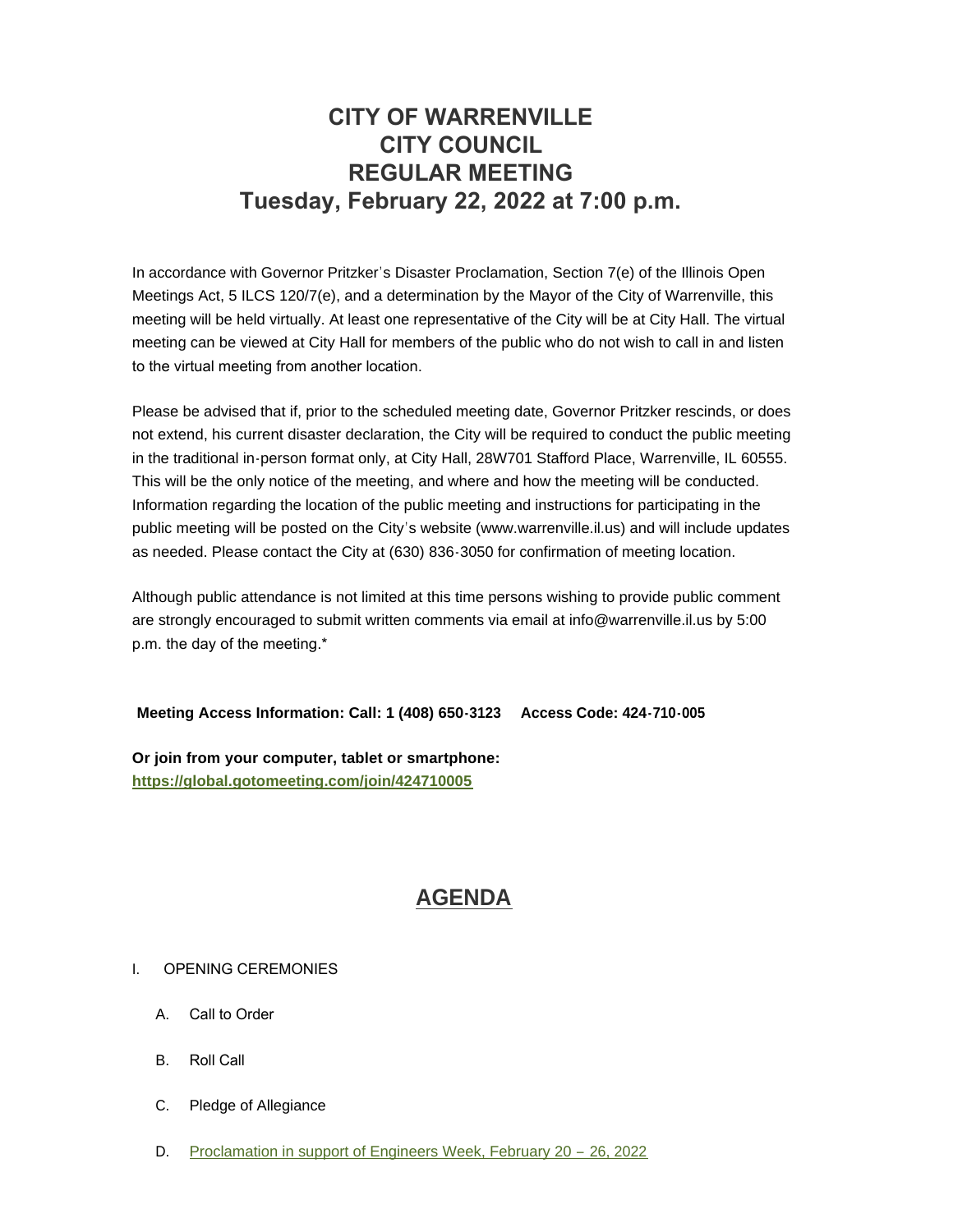- E. [FY 2023 Budget Presentation from Community Development Department](https://www.warrenville.il.us/DocumentCenter/View/18761/IE-CD-FY-2023-Work-Plan-and-Budget-Presentation-PDF)
- II. CITIZENS COMMENTS
- III. OFFICIALS AND STAFF COMMENTS
	- A. Mayor
	- B. Clerk
	- C. Treasurer
	- D. Aldermen
	- E. Administrator
	- F. Attorney
- IV. APPROVAL OF AGENDA [\(SUMMARY\)](https://www.warrenville.il.us/DocumentCenter/View/18759/02-22-22-Summary-PDF)
	- [A.](https://www.warrenville.il.us/DocumentCenter/View/18783/02-22-22--Agenda-with-Rev-OMA-Language-PDF) [Approve Agenda for the February 22, 2022, City Council regular meeting](https://www.warrenville.il.us/DocumentCenter/View/18783/02-22-22--Agenda-with-Rev-OMA-Language-PDF)

#### V. APPROVAL OF MINUTES

- A. [Approve minutes of the February 7, 2022, City Council regular meeting](https://www.warrenville.il.us/DocumentCenter/View/18762/VA-02-07-22_Council-Regular-Meeting-Minutes-PDF)
- B. Approve minutes of the February 7, 2022, City Council closed session meeting

C. A[pprove minutes of the February 14, 2022, Public Works and Infrastructure Committee](https://www.warrenville.il.us/DocumentCenter/View/18763/VC-02-14-22-PWIC-Minutes-PDF)  meeting

### VI. CONSENT AGENDA – OMNIBUS VOTE

[A](https://www.warrenville.il.us/DocumentCenter/View/18764/VIA-O2022-02-Approving-Purchase-of-Excavator-through-Sourcewell-and-Authorizing-Disposition-of-Surplus-Property-PDF). **Accept Public Works and Infrastructure Committee recommendation, waive second** reading, and pass ordinance O2022-02, approving the purchase of an excavator from Atlas Bob[cat, LLC, in the amount of \\$119,935, and authorizing the disposition of surplus personal](https://www.warrenville.il.us/DocumentCenter/View/18764/VIA-O2022-02-Approving-Purchase-of-Excavator-through-Sourcewell-and-Authorizing-Disposition-of-Surplus-Property-PDF)  property

B. Accept staff recommendation and pass resolution R2022-03, approving a three-year agreement with Five Alarm Fireworks for an Independence Day fireworks display on July 4, 2022[, 2023, and 2024, in the annual amount of \\$24,000, and authorizing Mayor Brummel to](https://www.warrenville.il.us/DocumentCenter/View/18765/VIB-R2022-03-Approving-Agreement-with-Five-Alarm-Fireworks-for-July-4-2022-2024-Fireworks-Displays-PDF)  execute the agreement

C. Accept Senior Civil Engineer Hocking's recommendation and pass resolution R2022-04, appr[oving the reduction of the public improvements security bond for the Lexington Trace](https://www.warrenville.il.us/DocumentCenter/View/18766/VIC-R2022-04-Approving-the-Reduction-of-Performance-Security---Lexington-Trace-PDF)  project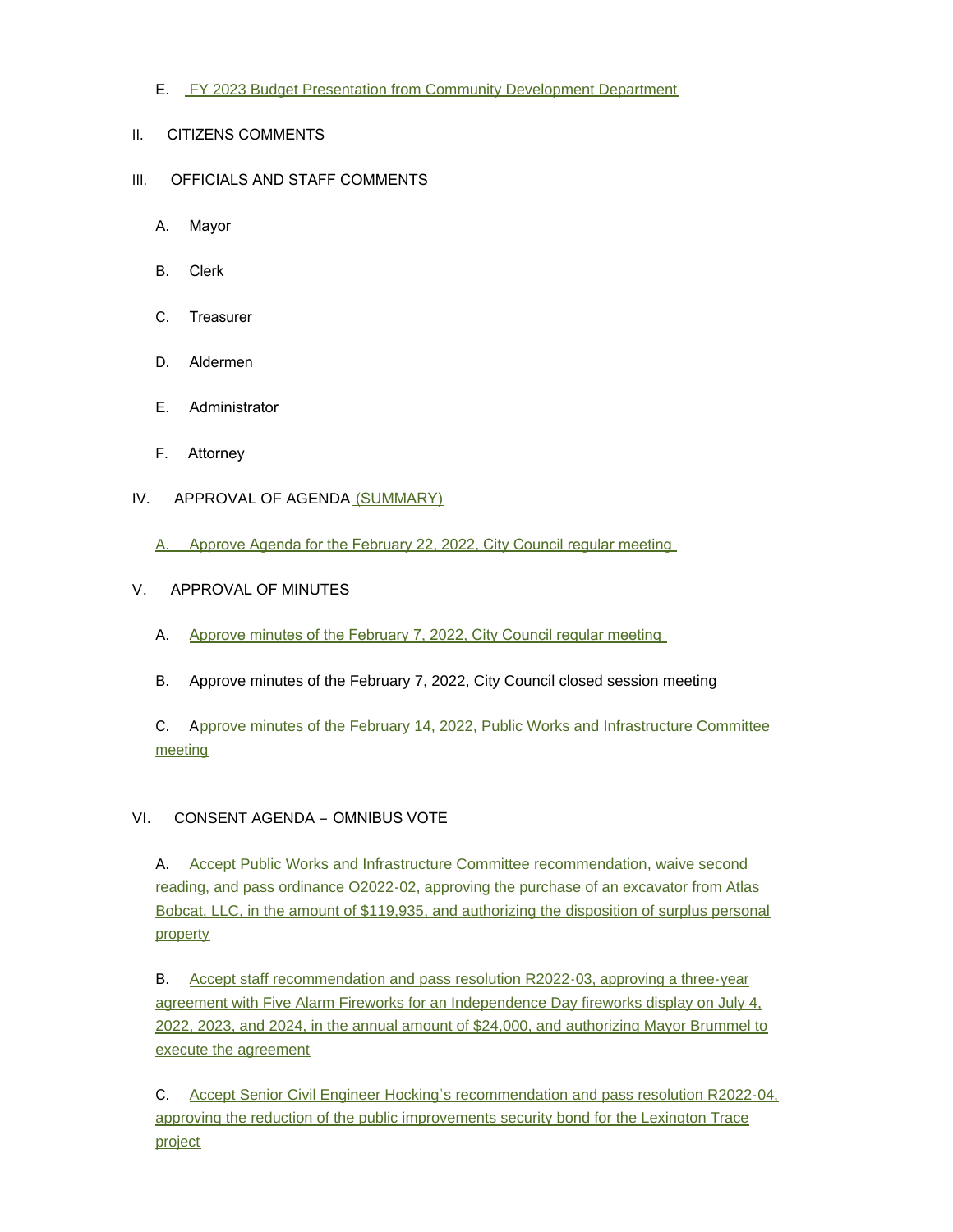D. [Accept Public Works and Infrastructure Committee recommendation and pass resolution](https://www.warrenville.il.us/DocumentCenter/View/18767/VID-R2022-05-Approving-Agreement-with-Baxter-Woodman-for-Phase-I-Engineering-Route-59-Paths-PDF)  R2022-05, approving the engineering agreement with Baxter and Woodman, Inc., for the preliminary phase I engineering design of the Route 59 multi-use paths project, in the amount of \$104,833

E. [Accept Public Works and Infrastructure Committee recommendation and pass resolution](https://www.warrenville.il.us/DocumentCenter/View/18768/VIE-R2022-06-Approving-Change-Order-No-1-to-Contract-with-FER-PAL-for-Watermain-Lining-PDF)  R2022-06, approving Change Order No. 1 to the FER-PAL Construction USA, Inc. contract for water main pipelining in the amount of \$3,500

F. [Accept Public Works and Infrastructure Committee recommendation and pass resolution](https://www.warrenville.il.us/DocumentCenter/View/18769/VIF-R2022-07-Approving-Change-Order-No-1-to-Contract-with-Benchmark-Construction-Co-Inc-for-Sewer-Pipelining-PDF)  R2022-07, approving Change Order No. 1 to the Benchmark Construction Co., Inc. contract for Lakeview Drive and River Oaks Drive storm sewer pipelining in the amount of \$7,560

G. Accept staff recommendation and approve the City of Warrenville Fireworks and Pyro[technics Permit for Five Alarm Fireworks for an Independence Day fireworks display on](https://www.warrenville.il.us/DocumentCenter/View/18770/VIG-Fireworks-Permit-Application-2022---5-Alarm-Fireworks-Redacted-PDF)  July 4, 2022

 H. [Accept Public Works and Infrastructure Committee recommendation and authorize staff](https://www.warrenville.il.us/DocumentCenter/View/18771/VIH-CY2022-Road-Program-Req-Auth-Bid-Memo-2022-02-09-PDF)  to advertise for bids for the CY 2022 Road Program Project prior to formal approval of the FY 2023 Budget

I. Accept Public Works and Infrastructure Committee recommendation and approve the designation of Aldermanic Liaisons as presented in the City Council Committees and Aldermanic Liaison Assignments list

J. [A](https://www.warrenville.il.us/DocumentCenter/View/18773/VIJ-PW-Worker-Recruitment-Memo-2022-02-09-PDF)ccept Public Works and Infrastructure Committee recommendation and direct staff to proc[eed with recruitment for the positions of Street Division Worker and Water Utility Worker in](https://www.warrenville.il.us/DocumentCenter/View/18773/VIJ-PW-Worker-Recruitment-Memo-2022-02-09-PDF)  the Public Works Department, with an anticipated start date in May 2022

K. [A](https://www.warrenville.il.us/DocumentCenter/View/18774/VIK-Solicitation-for-Bike-Rodeo-Event-PDF)ccept Public Works and Infrastructure Committee recommendation and approve the requ[est to solicit and accept donations for the sixteenth annual Bike Rodeo event on May 21,](https://www.warrenville.il.us/DocumentCenter/View/18774/VIK-Solicitation-for-Bike-Rodeo-Event-PDF)  2022

L. [Accept Public Works and Infrastructure Committee recommendation and authorize the](https://www.warrenville.il.us/DocumentCenter/View/18775/VIL-Bike-Rodeo-Partial-Street-Closures-Request-PDF)  partial closure of Stafford Place for the annual Bike Rodeo event, as stated in Management Analyst and BPAC Staff Liaison Youngmeyer's February 9, 2022, memo

M. Receive and file minutes of the Bicyclist and Pedestrian Advisory Committee meeting held January 11, 2022

N. Receive and file minutes of the Environmental Advisory Committee meeting held January 18, 2022

O. Receive and file minutes of the Plan Commission and Zoning Board of Appeals meeting held on February 10, 2022

P. Receive and file report of invoices paid up to February 16, 2022, in the amount of \$49,371.34